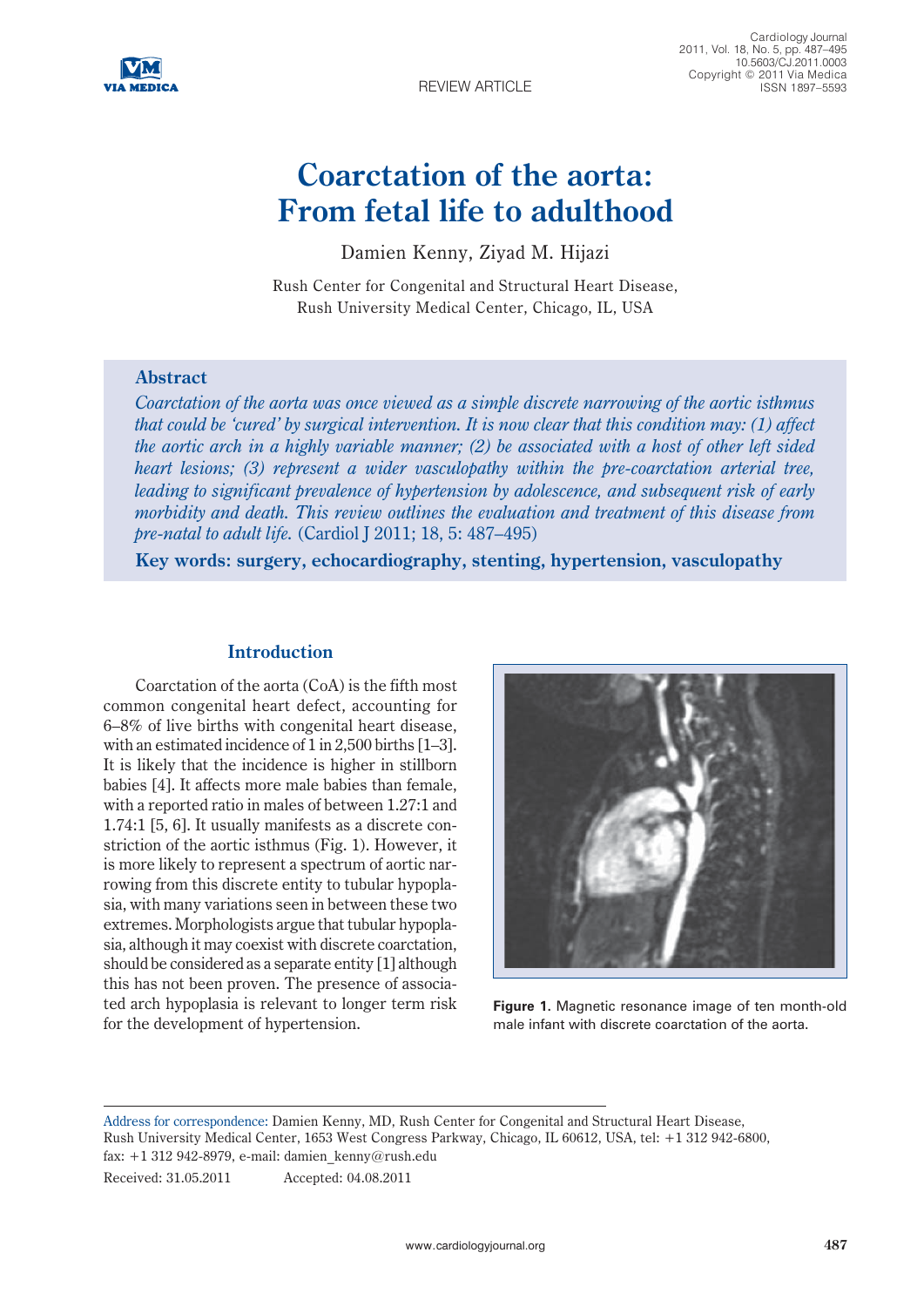## **Etiology**

The etiology of the discrete isthmic constriction of the aorta seen in patients with CoA remains very much in dispute. Although familial cases have been reported [7, 8] and association with various gene deletions described [9], there is no experimental evidence to support a unifying theory, something not helped by the absence of naturally occurring animal models.

Developmental theories have focused on abnormalities of blood flow [10], abnormal migration patterns of the developing aortic arch, and excessive distribution of arterial duct-like tissue around the aortic isthmus [11]. Such singular mechanistic views do not reflect the widespread changes seen both in left heart structures (mitral valve abnormalities, bicuspid aortic valve) and upper body vascular structure (cerebral aneurysms) so commonly associated with CoA. Peterson et al. [9] have demonstrated that changes induced by a gridlock mutation in the hey2 gene in the zebrafish lead to changes mimicking CoA in this species. Interestingly, inducing upregulation of vascular endothelial growth factor (VEGF) early in development is sufficient to suppress the gridlock phenotype and aortic abnormality in this model. VEGF plays a vital role in aortic development, acting as a chemo-attractant, stimulating angioblast migration toward the midline before formation of the aorta [12]. Indeed, targeted disruption of VEGF in mice leads to significant disruption of the developing aorta [13]. VEGF is also involved in stimulating generalized arterial differentiation through its effect on angioblast migration. Whether an initial mutation leads to secondary effects on VEGF or on other signaling systems involved in recruiting mural cells in fetuses, leading to CoA, is unknown.

However, a more widespread vascular abnormality might be expected if this were so, and numerous studies have demonstrated normal lower limb vascular structure and function both before and after early coarctation repair [14–16]. The regional vasculopathy in patients with CoA is therefore more likely to be due to an effect of abnormal hemodynamics as a consequence of isthmic narrowing. But whether this is in response to reduced upper body flow dynamics or to increased intra-arterial pressure load is unclear. An increase in collagen and decrease in smooth muscle content of the pre-coarctation aorta in humans has been demonstrated in comparison to post-coarctation aorta or to proximal aorta of young transplant donors [17]. This is consistent with a rabbit model of CoA, where in-

creased gene expression for collagen types I and III has been demonstrated in the aorta proximal to the coarctation site [18]. These investigators postulated that the mechanical stress associated with increased pressure load may initiate rapid gene expression for collagen production, leading to re-enforcement and reorganization of the vessel musculo-elastic fascicle, and thereby reducing the degree of pressure-induced aortic dilatation. However, a clear disadvantage of this is that the resultant stiffer vessel will lead to augmented central aortic systolic pressure and systolic hypertension [19], which is the major cause of longer term morbidity and mortality in these patients, even despite early repair.

## **Fetal diagnosis**

CoA is notoriously difficult to diagnose in fetal life because the life-preserving presence of the arterial duct makes it difficult to detect isthmal narrowing. Recent reports have concentrated on serial measurements of isthmal *z* scores and isthmal- -to-ductal ratios by fetal echocardiography which may be more sensitive indicators of fetal coarctation [20].

Abnormal isthmal flow patterns may also improve diagnostic specificity and may reduce false positives; however, confirmatory echocardiography is still necessary following birth, and coarctation in this setting cannot be ruled out completely until the arterial duct has closed. One early, but non-specific, finding on fetal echocardiography of potential aortic coarctation is an imbalance in ventricular size, with right ventricular dominance [21]. This is likely due to increased left ventricular diastolic pressures secondary to the coarctation, reduced rightto-left flow across the foramen ovale, and an increased volume load to the right ventricle. It is possible that these flow abnormalities may have a long-term effect on ventricular development and function. For example, in fetal sheep, an increase in the load on the heart leads to an increase in the number of binucleated myocardial cells [22], which unlike their mononuclear counterparts are not able to divide. Although this has implications for the total number of myocardial cells in the heart, it also may influence how the heart will respond to pressure load in the future [23]. Numerous studies have demonstrated increased ventricular mass in normotensive coarctectomy patients associated with changes in aortic arch morphology [24, 25]. A recent report showed that increased ventricular systolic stiffness, coupled with arterial stiffness, may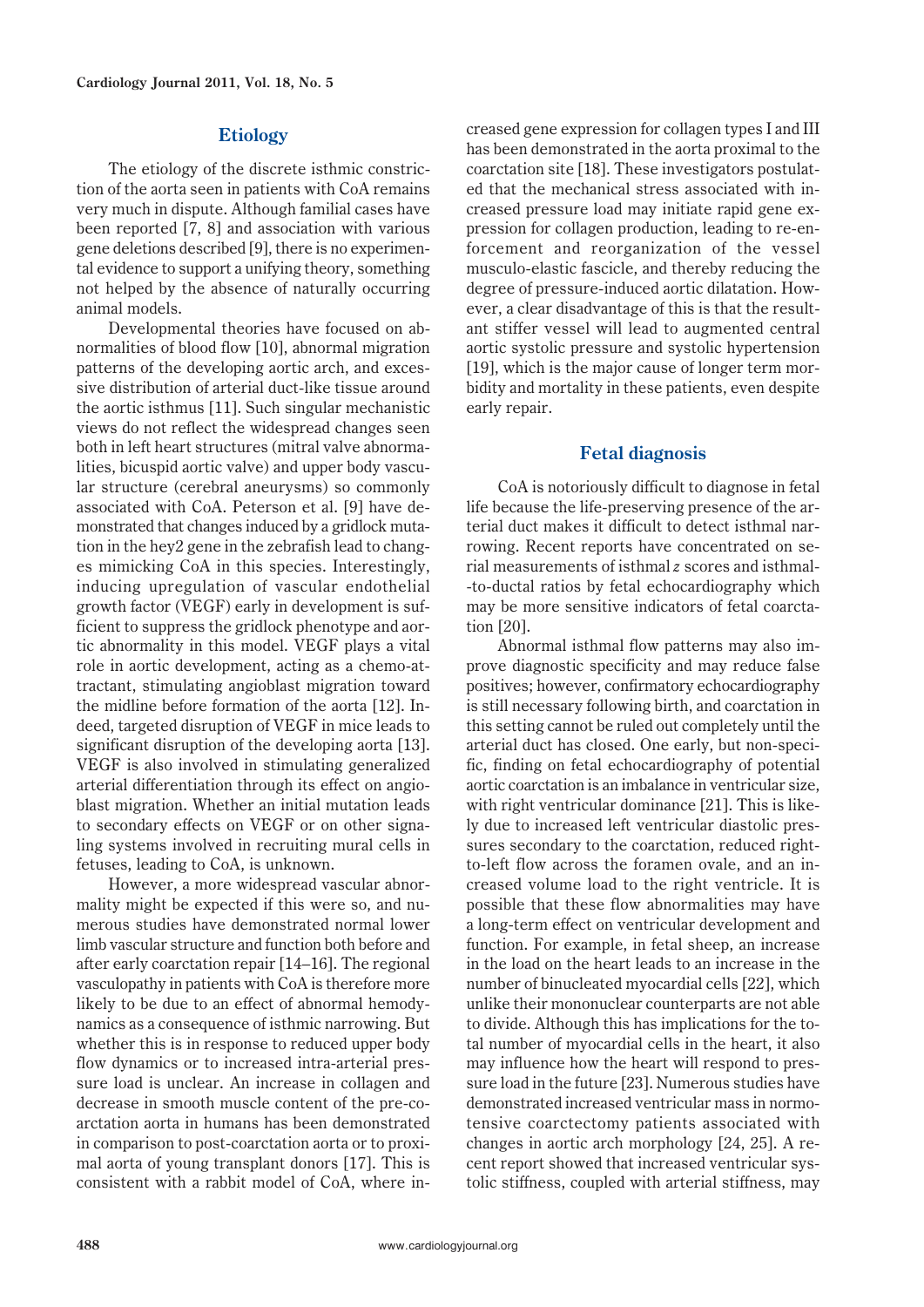be implicated in hypertension in post-coarctectomy patients [26]. Thus, abnormalities in ventricular development may be important in the hypertensive response.

## **Presentation and management**

The majority of patients affected present in infancy with varying degrees of heart failure which reflect predominantly the severity of the aortic narrowing. Ultimately, these patients require intervention; surgery is the treatment of choice in this age group, although balloon angioplasty has been used as a bridge to surgery in critically ill infants [27]. Early recognition is paramount, because rapid deterioration may occur with closure of the arterial duct and there is a trend towards less favorable outcomes in sicker pre-operative infants [28]. In either case, intensive management is required to ensure ventricular function is optimal prior to surgery. Various surgical approaches have been used, with the two commonest recent approaches being surgical excision of the coarctation with end-to-end anastomosis or augmentation of the coarcted aorta using the subclavian artery, the so-called 'subclavian flap repair' (SFR). Although reports are conflicting on the longer term outcomes of these two surgical approaches, most have concentrated on survival, the need for re-intervention and aneurysm formation [29, 30]. Aneurysm formation is a particular concern: untreated, it can lead to rates of rupture of up to 100% within 15 years [31]. Both aneurysm formation and restenosis are thought to be commoner with SFR [32], although surgical experience with the technique may be a factor. A recent report indicated that SFR may be associated with abnormal upper limb compliance and subsequent hypertension independent of recurrent narrowing [33]. Although this approach is less often performed in modern practice due to the reasons discussed above, this outcome is of significant importance in the longer term follow-up of these patients.

## **Catheter intervention**

Some patients may not present with CoA until later childhood or adolescence, either due to less severe initial narrowing or to the development of collateral circulation bypassing the coarctation, or both. Most of these patients present with upper body hypertension. Non-surgical approaches to CoA in this population became popular with the advent of balloon angioplasty. Balloon angioplasty for coarctation was first reported in 1982, with use having become widespread over the past two decades [34]. Medium term outcome studies of balloon angioplasty have shown good initial relief of stenosis, but high rates of re-coarctation and aneurysm formation [35–38].

Hence, stent implantation is now the preferred intervention for coarctation in older children and adults, with persistent relief of stenosis and lower incidence of aneurysm formation compared to balloon angioplasty alone [39, 40] (Fig. 2). Recent guidelines have been published for transcatheter treatment of both primary and recurrent coarctation (Table 1). Ballooning and/or stenting are indicated when there is a transcoarctation gradient of > 20 mm Hg at the time of catheterization, although intervention may be warranted with less severe gradients if there is systemic hypertension with anatomic narrowing that may be contributing to the hypertension [41].

Stent technology has evolved in recent years and includes primarily balloon expanding, and occasionally self-expanding, stents in addition to expanded polytetrafluoroethylene covered stents. Covered stents have also been used to treat increasingly complex aortic arch obstructions and aneurysm formation [42, 43]. Covered stents offer the advantage of excluding any stretch-induced wall trauma from the endoluminal aspect of the aorta, particularly in the catastrophic event of aortic rupture which has been reported [44]. These stents are not currently approved for use in patients with CoA in the USA and therefore novel approaches of applying a Gore-Tex covering to a bare metal stent have been reported to counter this [45].

The short-term efficacy of stent implantation is well recognized but accurate long-term followup assessment is sparse. Recent reports have demonstrated potential physiological benefits following stenting, including mid-term left ventricular mass regression and long-axis function improvement, as well as amelioration in central aortic function with associated reduction of daytime ambulatory systolic blood pressure [46, 47]. Long-term evaluation of both stent and aortic wall integrity is essential to monitor potentially life-threatening complications. Follow-up with computed tomography examination suggests that the overall aneurysm rate is low [48] although other reports have had variable results [49, 50].

## **Outcomes: Don't forget the blood pressure!**

Untreated CoA has significant early mortality, with one report identifying CoA in 17% of neonates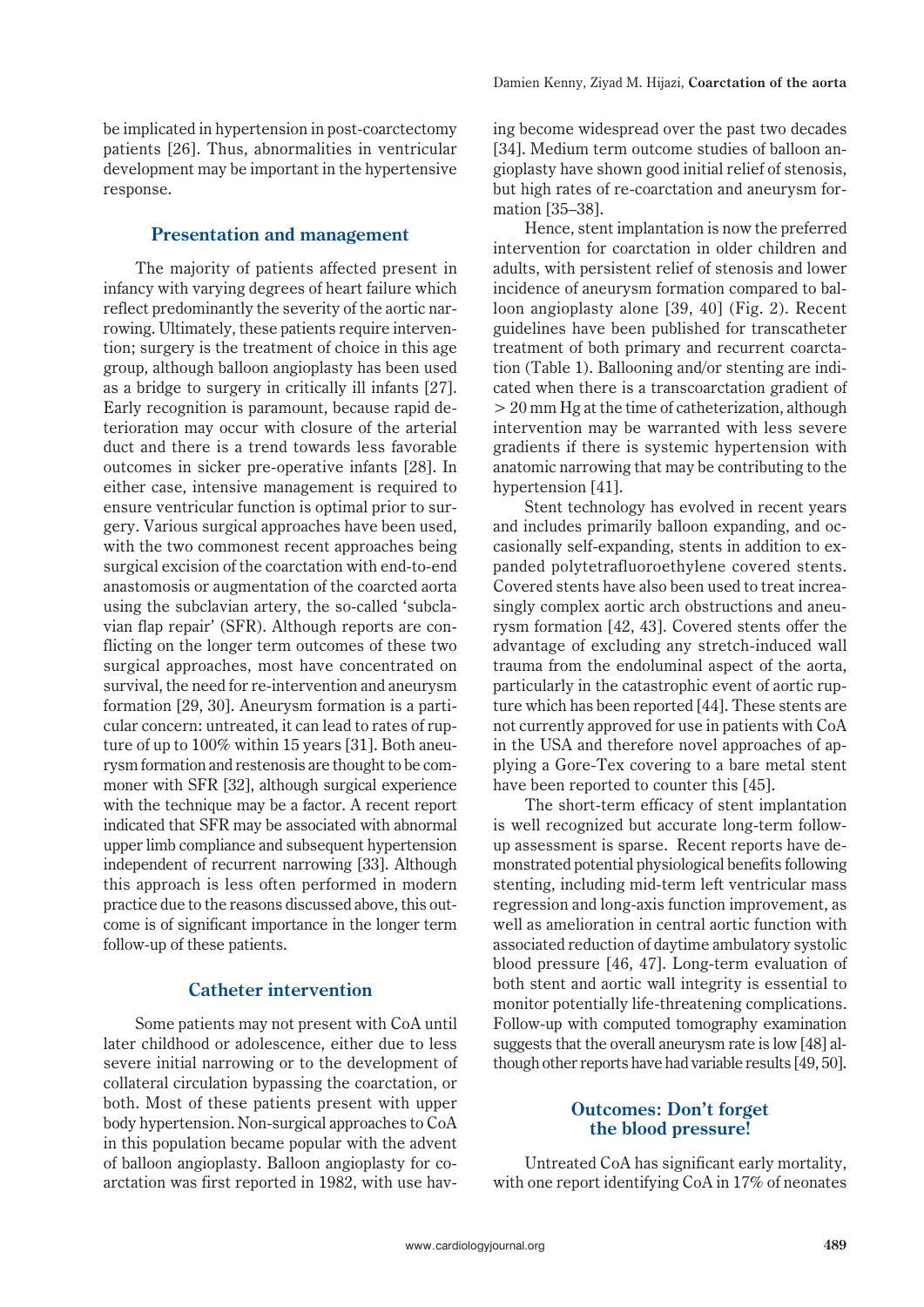

**Figure 2.** Series of images outlining stenting of a tight native coarctation with a self-fabricated covered stent in a nine year-old male; **A**, **B**. Demonstrate AP and lateral angiographic images of the tight native coarctation with multiple collateral arteries seen; **C**. Self-fabricated covered stent mounted on a balloon catheter as previously described [45]; **D**. Following implantation of the stent, there is no residual waist seen with no evidence of aneurysm formation. Large collateral arteries draining inferior to the stent are seen.

dying from congenital heart disease [51]. Most of those who survive infancy reach adulthood, but the mean age of death has been reported to be as low as 31 years for those surviving the first year without an operation [52]. Even in the treated population, there is significant early morbidity and mortality, with Cohen at al. [53] reporting estimated mortality of almost 30% at 30 years following repair, with an average age of death of 38 years (Fig. 3).

These outcomes are substantiated by other studies [54–56] with Clarkson et al. [54], reporting on 160 patients with 10–28 years of follow-up, observing that only 20% of patients were alive without complications and with a normal blood pressure at 25 years follow-up.

To some extent, these are historical reports. The identification and treatment outcomes of patients with congenital heart disease have improved significantly over the past two decades [57, 58], and early to mid-term outcomes for patients with CoA are excellent, with early mortality rates as low as 2% [59]. Significant longer-term morbidity remains however, with more recent reports observing less than 50% of patients with normal blood pressure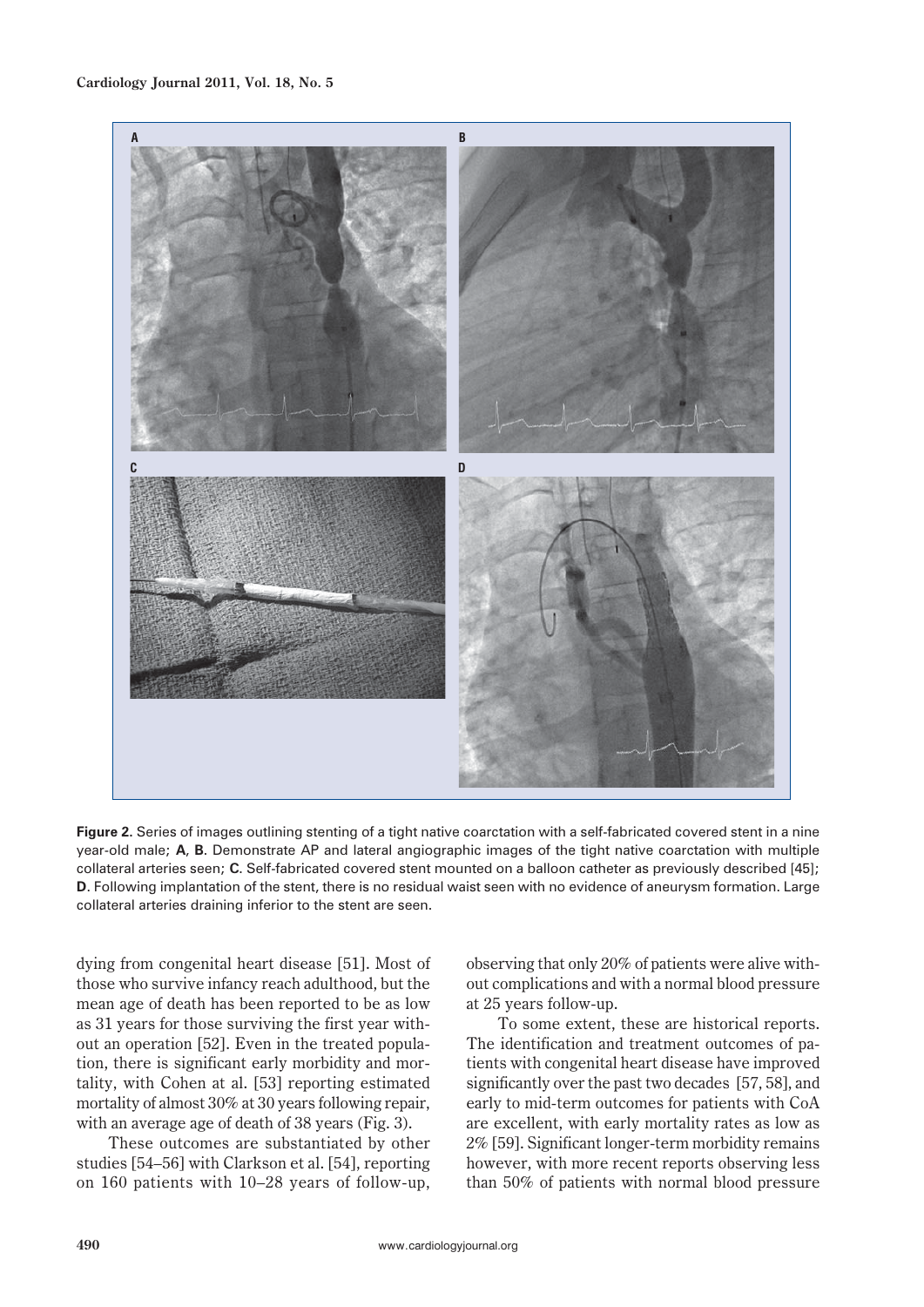**Table 1.** American Heart Association guidelines for catheter intervention for coarctation of the aorta [41].

#### **Recommendations for transcatheter balloon angioplasty of coarctation/recoarctation of the aorta** Class I

- 1. Transcatheter systolic coarctation gradient of > 20 mm Hg and suitable anatomy, irrespective of patient age (level of evidence: C).
- 2. Transcatheter systolic coarctation gradient of < 20 mm Hg in the presence of significant collateral vessels and suitable angiographic anatomy, irrespective of patient age, as well as in patients with univentricular heart or with significant ventricular dysfunction (level of evidence: C).

#### Class IIa

1. As a palliative measure to stabilize a patient when extenuating circumstances are present, such as severely depressed ventricular function, severe mitral regurgitation, low cardiac output, or systemic disease affected by the cardiac condition (level of evidence: C).

#### Class IIb

- 1. Beyond four to six months of age when associated with a transcatheter systolic coarctation gradient > 20 mm Hg and suitable anatomy (level of evidence: C).
- 2. Native or recurrent coarctation of the aorta in patients with complex coarctation anatomy or systemic conditions such as connective tissue disease or Turner syndrome but should be scrutinized on a case-by-case basis (level of evidence: C).

#### **Recommendations for stent placement in native coarctation and recoarctation of the aorta** Class I

1. Recurrent coarctation patients of sufficient size for safe stent placement, in whom the stent can be expanded to an adult size, and who have a transcatheter systolic coarctation gradient > 20 mm Hg (level of evidence: B).

## Class IIa

- 1. Transcatheter systolic coarctation gradient of > 20 mm Hg (level of evidence: B).
- Transcatheter systolic coarctation gradient of < 20 mm Hg but with systemic hypertension associated with an anatomic narrowing that explains the hypertension (level of evidence: C).
- Long-segment coarctation with a transcatheter systolic coarctation gradient > 20 mm Hg (level of evidence: B).
- 2. When balloon angioplasty has failed, as long as a stent that can be expanded to an adult size can be implanted (level of evidence: B).

Class IIb

- 1. In infants and neonates when complex aortic arch obstruction exists despite surgical or catheter-mediated attempts to relieve this obstruction and when further surgery is regarded as high risk (level of evidence: C).
- 2. Transcoarctation gradient of < 20 mm Hg but with an elevated left ventricular end-diastolic pressure and an anatomic narrowing (level of evidence: C).
- Transcoarctation gradient of < 20 mm Hg but in whom significant aortic collaterals exist, which results in an underestimation of the coarctation (level of evidence: C).

1–27 years following CoA repair [60]. The average age at operation of this cohort was nine years and there is emerging data to suggest that earlier age at surgery may be protective against the development of hypertension [61–63]. Although early surgery may prevent or delay the onset of hypertension, approximately 30% of children will be hypertensive by adolescence despite early surgery [62], and it is now arguable that hypertension is the single most important outcome variable in patients with repaired CoA. Most studies report resting blood pressure, and it is well accepted that a significant number of patients with normal resting blood pressure in the setting of CoA have an exaggerated blood pressure response to exercise which may predict the onset of established hypertension [65, 66].

The causes of hypertension in this cohort of patients are not fully understood, but malfunction in a number of individual systems have been implicated, including imbalance within the autonomic nervous system [17, 67], impaired vascular function [68, 69] and hyperactivation of the rennin–angiotensin system [70, 71]. It is likely that more than one of these systems is involved. The effect of abnormal arterial compliance on the arterial baroreceptors located in the aortic arch and the carotid arteries is of particular interest. Initial evidence for links between abnormal arterial structure and baroreceptor functioning was suggested by Sehested et al. [17]. They examined freshly resected coarctation tissue and demonstrated reduced isometric tension induced by potassium, noradrenaline and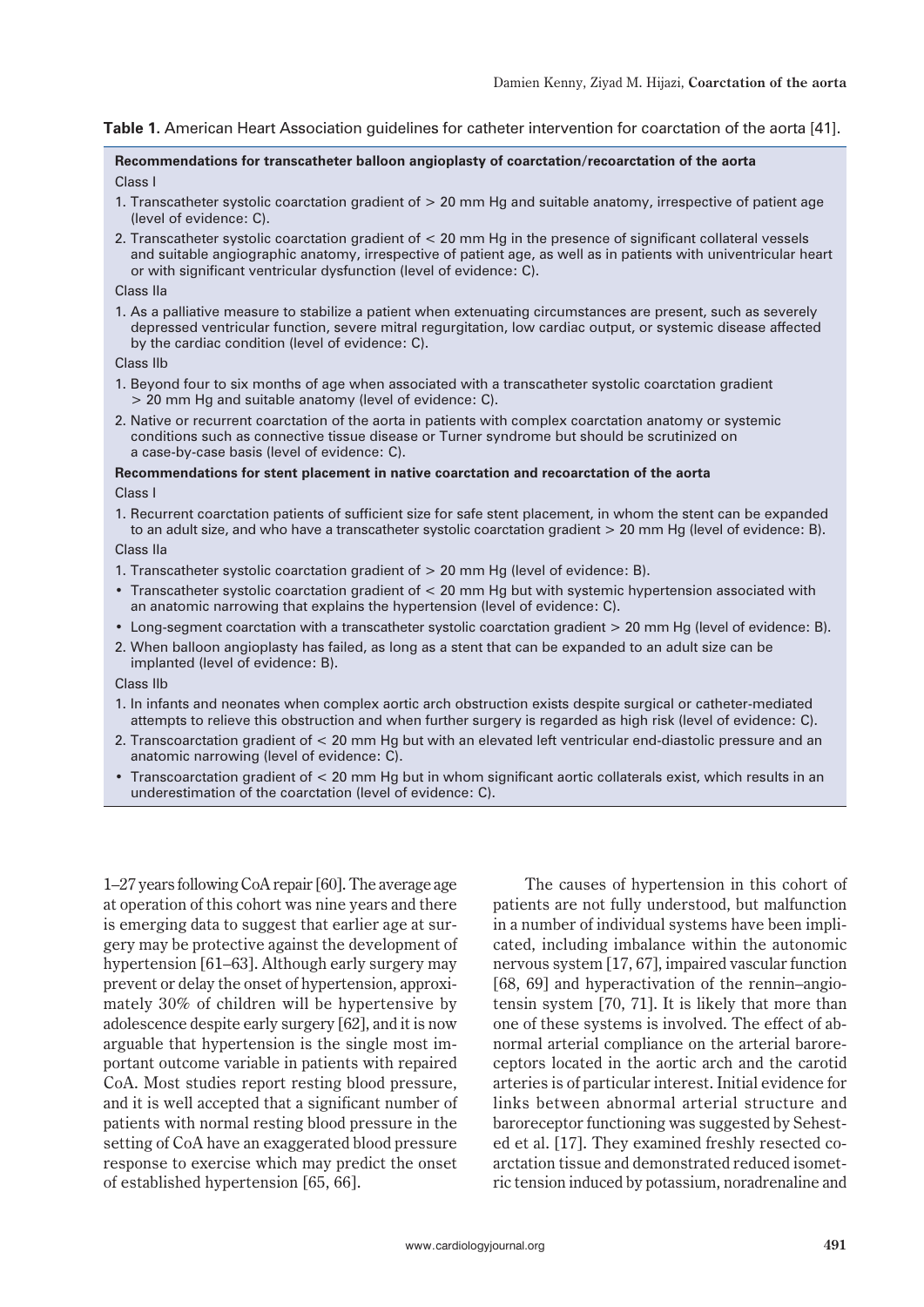

**Figure 3.** Taken from Cohen et al. [53]. Observed survival curves to 30 years of 588 surgically treated patients (solid line) and the expected survivorship of an ageand sex-matched population based on cohort life tables (dashed line).

prostaglandin in the prestenotic aortic tissue compared to the poststenotic area, indicating reduced contractility of the prestenotic aorta. This was associated with increased collagen and reduced smooth muscle content of the prestenotic aortic wall. The authors postulated that aortic arch baroreceptors in this prestenotic area may be activated less at a given pressure than receptors placed in a vessel with normal distensibility, thus allowing a higher pressure to be tolerated by the cardiac baroreflex. This inter-relationship between reduced arterial compliance and baroreceptor sensitivity has been evaluated in adolescents following early CoA repair with and without hypertension, with the reported finding that stiffer central arteries may be initially compensated for by increased baroreceptor sensitivity [72]. When this mechanism fails, hypertension becomes manifest; but a timing beyond which this outcome becomes inevitable has yet to be identified. Blunted baroreceptor sensitivity and reduced heart rate variability have been demonstrated in pre-operative neonates with CoA compared to controls, suggesting early maladaptive autonomic control of blood pressure [73].

Similar studies have been carried out in neonates looking at aortic compliance in order to examine the effects of CoA on fetal and early neonatal arterial stiffness. Vogt et al. [15] measured local arterial stiffness indices and distensibility in the ascending and descending aortas of pre- and postoperative CoA neonates, and compared these values to matched controls, demonstrating significantly reduced distensibility and increased stiffness indices in the ascending aortas of the pre- and post-operative group. There was no difference in the elastic properties of the descending aorta between the two groups. The same group was prospectively re-evaluated at three years of age and aortic elastic properties were measured in a similar fashion [16]. Persisting impairment of the local elastic properties of the ascending aorta was noted in the CoA group when compared to controls, although correlation between these findings and the longer term risk of hypertension was not possible.

## **The future**

Although early outcomes are excellent, the potential for significant longer term morbidity in patients with CoA persists, irrespective of the initial treatment strategy. The first approach must be wider identification of the problem. Hypertension may be present in young children: this is often under-recognized or not treated aggressively enough [74]. More standardized protocols for the evaluation of blood pressure are required, with a consensus reached as to when to intervene and how to respond to exercise-induced hypertension which is not uncommon in adolescents and may be predictive of established hypertension. Follow-up imaging should be tailored towards early identification of re-stenosis and aggressive subsequent management. Magnetic resonance imaging has been identified as the most cost-effective means of follow-up in older patients [75] and offers detailed images of the aortic arch. Neuro-imaging to evaluate cerebral aneurysms, which have been reported in 10% of patients with CoA, may also be performed at the same time [76]. Current recommendations to intervene for re-coarctation are usually based on a systolic gradient of  $> 20$  mm Hg at the time of catheterization, although less severe gradients may become more significant with provocation and it is not yet clear how to deal with these.

Ongoing attempts to delineate the exact type and timing of developmental maladaption that may be responsible for the development of hypertension are necessary to determine appropriate medical treatment. Much controversy exists regarding the best medical therapy for established hypertension in these patients. In many centers, beta-blockers are used and there is published data demonstrating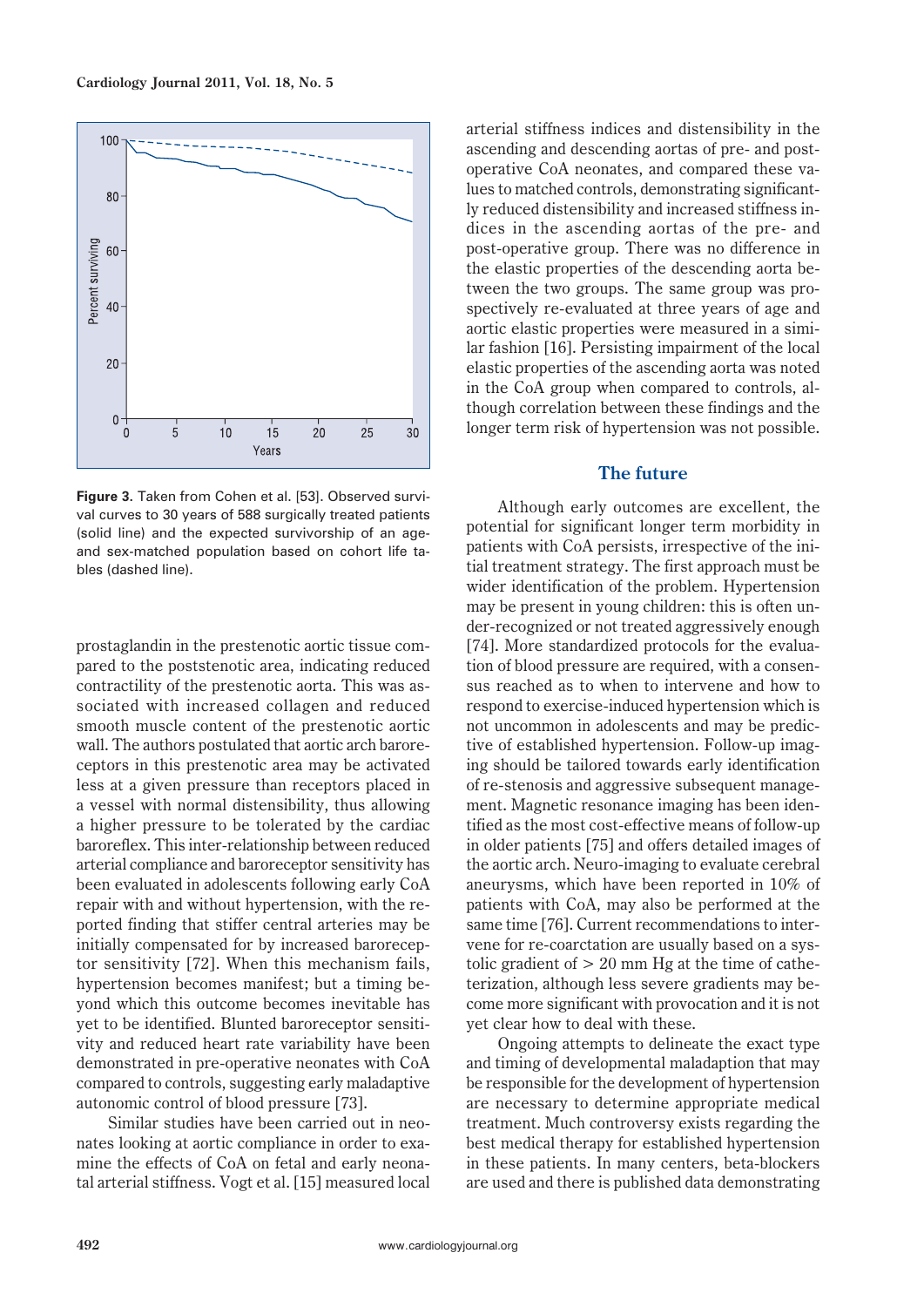a beneficial effect of these agents on the early postoperative hypertensive response [77]. Recent data has also suggested that metoprolol is more effective than candesartan at reducing arterial blood pressure in patients with repaired CoA with varying impacts of these medications on neurohumoral activity and vascular stiffness [78]. A recent report demonstrated that ramipril decreases the expression of pro-inflammatory cytokines in normotensive patients with CoA [79]. Use of agents with anti-inflammatory effects may be prudent, as the endothelial dysfunction seen in patients with CoA may be a consequence of inflammation driven by abnormal flow dynamics at the repair site, or as a consequence of a more widespread vasculopathy as part of the 'syndrome' of CoA.

A more important question is whether the course of changes in blood pressure can be altered with early treatment. Early surgical intervention reduces the incidence of hypertension on follow-up, but whether or not this merely delays onset is not yet clear. It is conceivable that early 'prophylactic' treatment with targeted anti-hypertensive agents may prevent irreversible changes driving the hypertensive response from occurring, and thus improve the longer term outlook for these patients.

## **Conclusions**

Although advances in the recognition and treatment of patients with CoA have taken place, much work still remains to be done to ensure that longer term morbidity, secondary to early onset hypertension, is minimized. CoA should be considered a lifelong disease affecting the entire pre-coarctation arterial tree, and regular follow-up with aggressive management of recoarctation is vital. Consensus guidelines drafted from outcome data from multi-institutional networks may provide a more consolidated approach.

In the future, further research into the mechanisms driving the hypertensive response may identify therapies to target the vasculopathic changes seen with CoA and improve these outcomes.

## **Acknowledgements**

The authors do not report any conflict of interest regarding this work.

## **References**

1. Anderson R, Baker EJ, Macartney FJ, Rigby ML, Shinebourne EA, Tynan M eds. Paediatric cardiology. 2nd Ed. Churchill Livingstone, London 2002.

- 2. Bower C, Ramsay JM. Congenital heart disease: A 10-year cohort. J Paed Child Health, 1994; 30: 414–418.
- 3. Samanek M, Voriskova M. Congenital heart disease among 815,569 children born between 1980 and 1990 and their 15-year survival: A prospective Bohemia survival study. Pediatric Cardiol, 1999; 20: 411–417.
- 4. Hoffman JI. Incidence of Congenital heart disease. 2. Prenatal incidence. Pediatric Cardiol, 1995; 16: 155–165.
- 5. Campbell M, Polani PE. Aetiology of coarctation of aorta. Lancet, 1961; 1: 463–467.
- 6. Fyler DC BD, Hellenbrand WC, Cohn HE. Report on the New England Regional Infant Cardiac Program. Pediatrics, 1980; 65: 375–461.
- 7. Sehested J. Coarctation of the aorta in monozygotic twins. Br Heart J, 1982; 47: 619–620.
- 8. Wessels MW, Berger RM, Frohn-Mulder IM et al. Autosomal dominant inheritance of left ventricular outflow tract obstruction. Part A. Am J Med Genet, 2005; 134A: 171–179.
- Peterson RT, Shaw SY, Peterson TA et al. Chemical suppression of a genetic mutation in a zebrafish model of aortic coarctation. Nature Biotechnol, 2004; 22: 595–599.
- 10. Rudolph AM, Spitznas U, Heymann MA. Hemodynamic considerations in development of narrowing of aorta. Am J Cardiol, 1972; 30: 514–525.
- 11. Russell GA, Berry PJ, Watterson K, Dhasmana JP, Wisheart JD. Patterns of ductal tissue in coarctation of the aorta in the first three months of life. J Thoracic Cardiovasc Surg, 1991; 102: 596–601.
- 12. Cleaver O, Krieg PA. VEGF mediates angioblast migration during development of the dorsal aorta in Xenopus. Development, 1998; 125: 3905–3914.
- 13. Carmeliet P, Ferreira V, Breier G et al. Abnormal blood vessel development and lethality in embryos lacking a single VEGF allele. Nature, 1996; 380: 435–439.
- 14. de Divitiis M, Pilla C, Kattenhorn M et al. Vascular dysfunction after repair of coarctation of the aorta: Impact of early surgery. Circulation, 2001; 104: I165–II70.
- 15. Vogt M, Kuhn A, Baumgartner D et al. Impaired elastic properties of the ascending aorta in newborns before and early after successful coarctation repair: Proof of a systemic vascular disease of the prestenotic arteries? Circulation, 2005; 111: 3269–3273.
- 16. Kuhn A, Baumgartner D, Baumgartner C et al. Impaired elastic properties of the ascending aorta persist within the first three years after neonatal coarctation repair. Pediatric Cardiol, 2009; 30: 46–51.
- 17. Sehested J, Baandrup U, Mikkelsen E. Different reactivity and structure of the pre-stenotic and post-stenotic aorta in human coarctation: Implications for baroreceptor function. Circulation, 1982; 65: 1060–1065.
- 18. Xu CP, Zarins CK, Bassiouny HS, Briggs WH, Reardon C, Glagov S. Differential transmural distribution of gene expression for collagen types I and III proximal to aortic coarctation in the rabbit. J Vasc Res, 2000; 37: 170–182.
- 19. Laurent S, Cockcroft J, Van Bortel L et al. Expert consensus document on arterial stiffness: Methodological issues and clinical applications. Eur Heart J, 2006; 27: 2588–2605.
- 20. Matsui H, Mellander M, Roughton M, Jicinska H, Gardiner HM. Morphological and physiological predictors of fetal aortic coarctation. Circulation, 2008; 118: 1793–1801.
- 21. Allan LD, Chita S, Anderson RH, Fagg N, Crawford DC, Tynan MJ. Coarctation of the aorta: an echocardiographic, anatomical, and functional study. Br Heart J, 1987; 57: 65–66.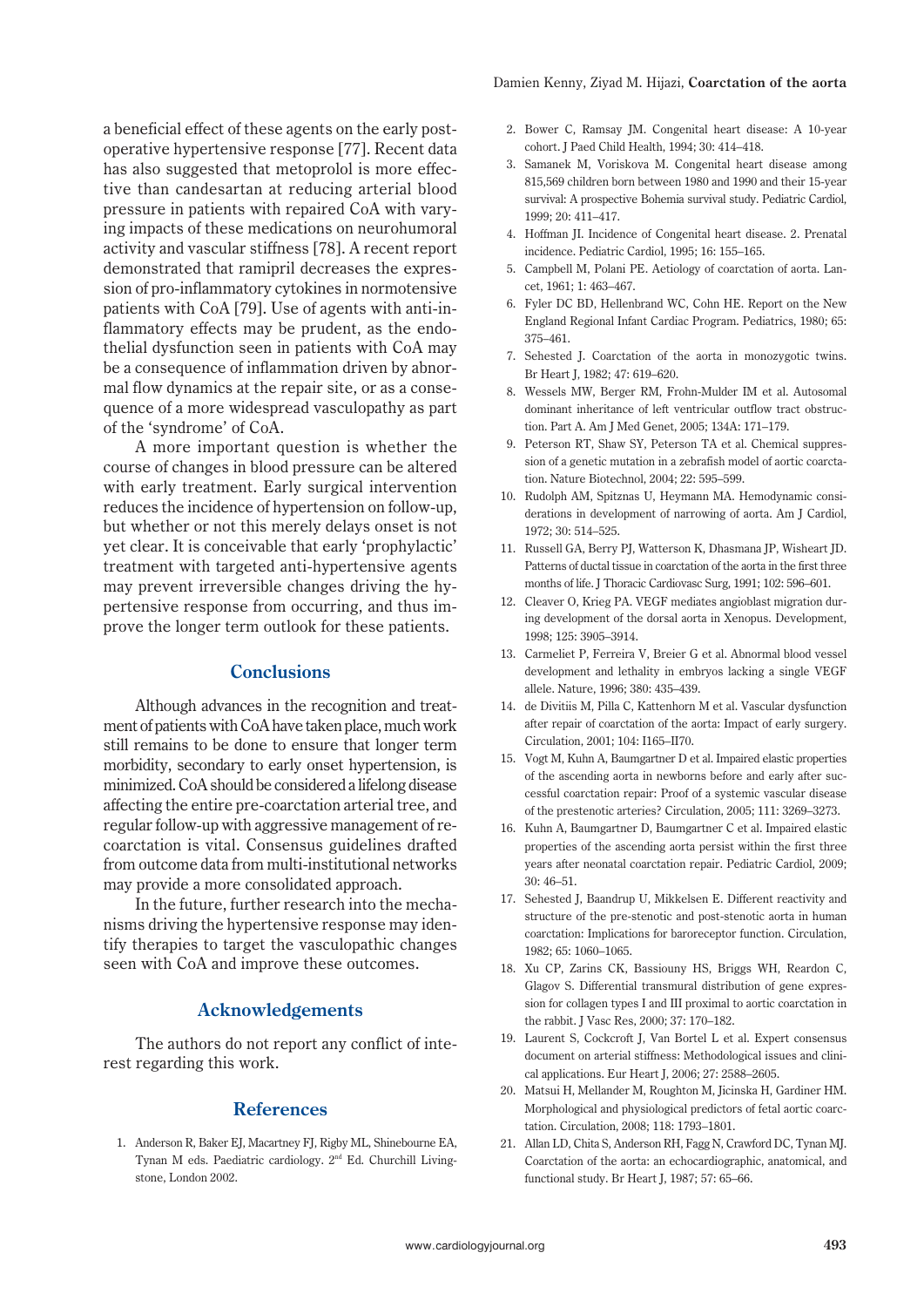- 22. Barbera A, Giraud GD, Reller MD, Maylie J, Morton MJ, Thornburg KL. Right ventricular systolic pressure load alters myocyte maturation in fetal sheep. Am J Physiology Regulatory Integrative and Comparative Physiology, 2000; 279: R1157–R1164.
- 23. Thornburg KL, Louey S. Fetal roots of cardiac disease. Heart, 2005; 91: 867–868.
- 24. Ou P, Celermajer DS, Raisky O et al. Angular (Gothic) aortic arch leads to enhanced systolic wave reflection, central aortic stiffness, and increased left ventricular mass late after aortic coarctation repair: Evaluation with magnetic resonance flow mapping. J Thoracic Cardiovasc Surg, 2008; 135: 62–68.
- 25. Ou P, Mousseaux E, Celermajer DS et al. Aortic arch shape deformation after coarctation surgery: Effect on blood pressure response. J Thoracic Cardiovasc Surg, 2006; 132: 1105–1111.
- 26. Senzaki H, Iwamoto Y, Ishido H at al. Ventricular-vascular stiffening in patients with repaired coarctation of aorta: Integrated pathophysiology of hypertension. Circulation, 2008; 118 (14 suppl.): S191–S198.
- 27. Bouzguenda I, Marini D, Ou P, Boudjemline Y, Bonnet D, Agnoletti G. Percutaneous treatment of neonatal aortic coarctation presenting with severe left ventricular dysfunction as a bridge to surgery. Cardiol Young, 2009; 19: 244–251.
- 28. McGuinness JG, Elhassan Y, Lee SY et al. Do high-risk infants have a poorer outcome from primary repair of coarctation? Analysis of 192 infants over 20 years. Ann Thoracic Surg, 2010; 90: 2023–2027.
- 29. Rubay JE, Sluysmans T, Alexandrescu V et al. Surgical repair of coarctation of the aorta in infants under one year of age: Long- -term results in 146 patients comparing subclavian flap angioplasty and modified end-to-end anastomosis. J Cardiovasc Surg, 1992; 33: 216–222.
- 30. Sciolaro C, Copeland J, Cork R, Barkenbush M, Donnerstein R, Goldberg S. Long-term follow-up comparing subclavian flap angioplasty to resection with modified oblique end-to-end anastomosis. J Thoracic Cardiovasc Surg, 1991; 101: 1–13.
- 31. von Kodolitsch Y, Aydin MA, Koschyk DH et al. Predictors of aneurysmal formation after surgical correction of aortic coarctation. J Am Coll Cardiol, 2002; 39: 617–624.
- 32. Kron IL, Flanagan TL, Rheuban KS et al. Incidence and risk of reintervention after coarctation repair. Ann Thoracic Surg, 1990; 49: 920–926.
- 33. Kenny D, Polson JW, Martin RP et al. Surgical approach for aortic coarctation influences arterial compliance and blood pressure control. Ann Thoracic Surg, 2010; 90: 600–604.
- 34. Singer MI, Rowen M, Dorsey TJ. Transluminal aortic balloon angioplasty for coarctation of the aorta in the newborn. Am Heart J, 1982; 103: 131–132.
- 35. Fletcher SE, Nihill MR, Grifka RG et al. Balloon angioplasty of native coarctation of the aorta: mid-term follow-up and prognostic factors. J Am Coll Cardiol, 1995; 25: 730–734.
- 36. Fawzy ME, Awad M, Hassan W, Al Kadhi Y, Shoukri M, Fadley F. Long-term outcome (up to 15 years) of balloon angioplasty of discrete native coarctation of the aorta in adolescents and adults. J Am Coll Cardiol, 2004; 43:1062–1067.
- 37. Rao PS, Galal O, Smith PA, Wilson AD. Five- to nine-year follow-up results of balloon angioplasty of native aortic coarctation in infants and children. J Am Coll Cardiol, 1996; 27: 462–470.
- 38. Cowley CG, Orsmond GS, Feola P, McQuillan L, Shaddy RE. Long-term, randomized comparison of balloon angioplasty and

surgery for native coarctation of the aorta in childhood. Circulation, 2005; 111: 3453–3456.

- 39. Chessa M, Carrozza M, Butera G et al. Results and mid-long- -term follow-up of stent implantation for native and recurrent coarctation of the aorta. Eur Heart J, 2005; 26: 2728–2732.
- 40. Zabal C, Attie F, Rosas M, Buendía-Hernández A, García- -Montes JA. The adult patient with native coarctation of the aorta: balloon angioplasty or primary stenting? Heart, 2003; 89: 77–83.
- 41. Feltes TF, Bacha E, Beekman RH 3<sup>rd</sup> et al.; on behalf of the American Heart Association Congenital Cardiac Defects Committee of the Council on Cardiovascular Disease in the Young, Council on Clinical Cardiology, and Council on Cardiovascular Radiology and Intervention. Indications for Cardiac Catheterization and Intervention in Pediatric Cardiac Disease: A Scientific Statement From the American Heart Association. Circulation, 2011 May 2.
- 42. Kenny D, Margey R, Turner MS, Tometzki AJ, Walsh KP, Martin RP. Self-expanding and balloon expandable covered stents in the treatment of aortic coarctation with or without aneurysm formation. Cathet Cardiovasc Intervent, 2008; 72: 65–71.
- 43. Holzer RJ, Chisolm JL, Hill SL, Cheatham JP. Stenting complex aortic arch obstructions. Cathet Cardiovasc Intervent, 2008; 71: 375–382.
- 44. Varma C, Benson LN, Butany J, McLaughlin PR. Aortic dissection after stent dilatation for coarctation of the aorta: A case report and literature review. Cathet Cardiovasc Intervent, 2005; 64: 495–506.
- 45. Kenny D, Cao QL, Kavinsky CJ, Hijazi ZM. Innovative resource utilization to fashion individualized covered stents in the setting of aortic coarctation. Cathet Cardiovasc Intervent, 2011; 78: 413–418.
- 46. Lam YY, Kaya MG, Li W. Effect of endovascular stenting of aortic coarctation on biventricular function in adults. Heart, 2007; 93: 1441–1447.
- 47. Chen SS, Donald AE, Storry C, Halcox JP, Bonhoeffer P, Deanfield JE. Impact of aortic stenting on peripheral vascular function and daytime systolic blood pressure in adult coarctation. Heart, 2008; 94: 919–924.
- 48. Chakrabarti S, Kenny D, Morgan G et al. Balloon expandable stent implantation for native and recurrent coarctation of the aorta: Prospective computed tomography assessment of stent integrity, aneurysm formation and stenosis relief. Heart, 2010; 96: 1212–1216.
- 49. Forbes TJ, Moore P, Pedra CA et al. Intermediate follow-up following intravascular stenting for treatment of coarctation of the aorta. Cathet Cardiovasc Intervent, 2007; 70: 569–577.
- 50. Hamdan MA, Maheshwari S, Fahey JT, Hellenbrand WE. Endovascular stents for coarctation of the aorta: Initial results and intermediate term follow-up. J Am Coll Cardiol, 2001; 38: 1518–1523.
- 51. Izakuwa TMH, Rowe RD. Structural heart disease in the newborn. Arch Disease Childhood, 1979; 54: 281–285.
- 52. Campbell M. Natural history of coarctation of aorta. Br Heart J, 1970; 32: 633–640.
- 53. Cohen M, Fuster V, Steele PM, Driscoll D, McGoon DC. Coarctation of the aorta: Long-term follow-up and prediction of outcome after surgical correction. Circulation, 1989; 80: 840–845.